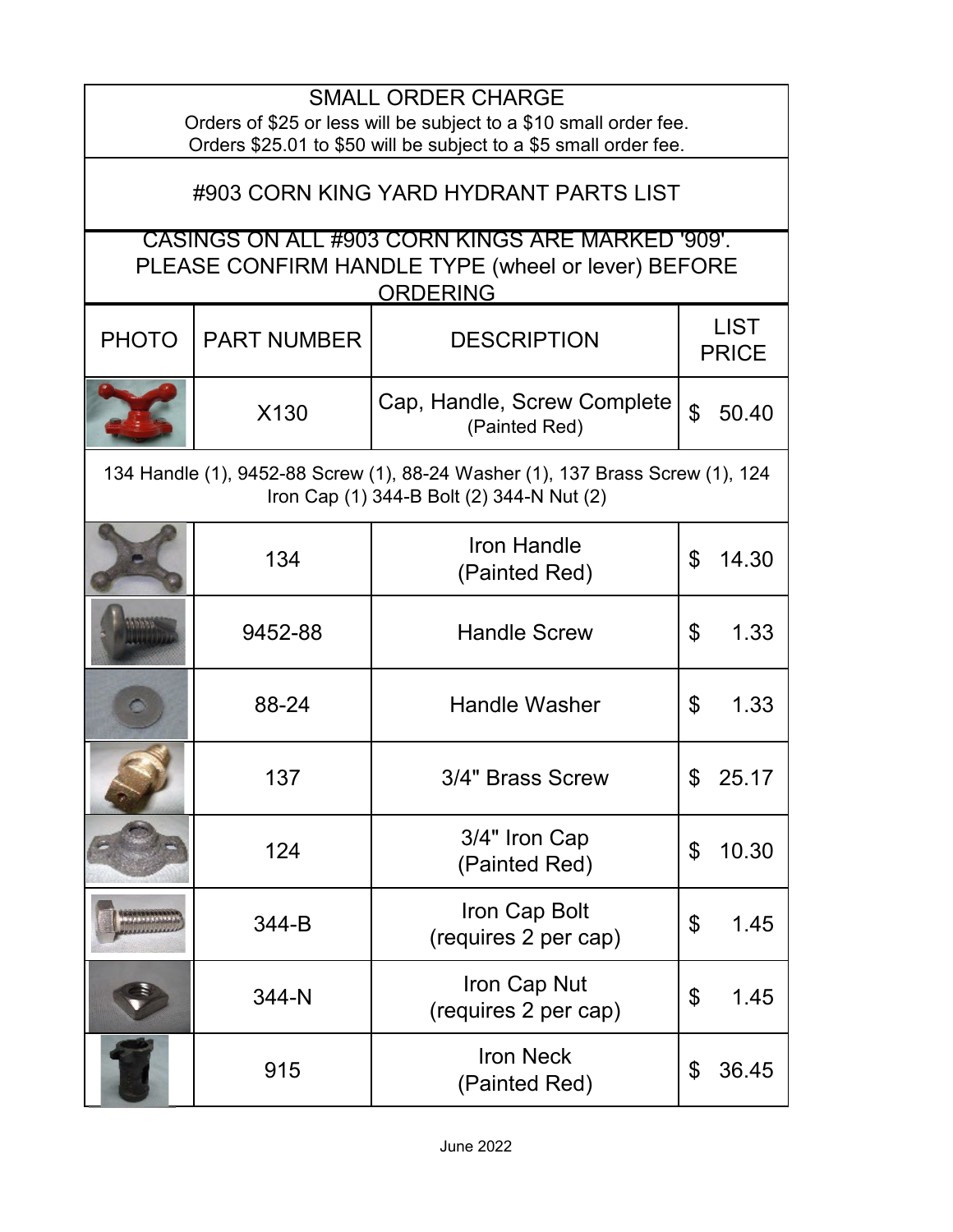|                                                                      | 918                | <b>Brass Elbow</b>                                                       | \$             | 43.61 |
|----------------------------------------------------------------------|--------------------|--------------------------------------------------------------------------|----------------|-------|
|                                                                      | 320                | 3/4" Brass Nozzle                                                        | \$             | 37.74 |
|                                                                      | 322                | 3/4" Slide (Painted Red)                                                 | \$             | 10.74 |
|                                                                      | 1GAL               | <b>Stand Pipe</b><br>(price per foot)<br>(measure exactly end to end)    | \$             | 24.90 |
|                                                                      | 3/8SSP             | <b>Operating Rod</b><br>(price per foot)<br>(measure exactly end to end) | \$             | 54.57 |
|                                                                      | X305-2018          | <b>Corn King Plunger Complete</b><br>2018-                               | \$             | 53.82 |
| 305 Plunger (1), 88-21 O-Ring (3), 418-B Washer (1), 66S28 Screw (1) |                    |                                                                          |                |       |
|                                                                      | <b>XFIG.K-2018</b> | Valve Washer Set for Corn<br>King 2018-                                  | $\mathfrak{P}$ | 11.97 |
| 88-21 O-Ring (3), 418-B Seat Washer (1), 66S28 Screw (1)             |                    |                                                                          |                |       |
|                                                                      | 88-21              | O-Ring                                                                   |                | טט. ו |
|                                                                      | 418-B              | <b>Beveled Seat Washer</b>                                               | \$             | 2.00  |
|                                                                      | 66S28              | <b>Plunger Screw</b>                                                     | \$             | 1.33  |
|                                                                      | 306                | <b>Stainless Steel Valve for Corn</b><br>King                            | $\mathfrak{L}$ | 88.10 |
| #903 CORN KING YARD HYDRANT OLD STYLE PARTS LIST                     |                    |                                                                          |                |       |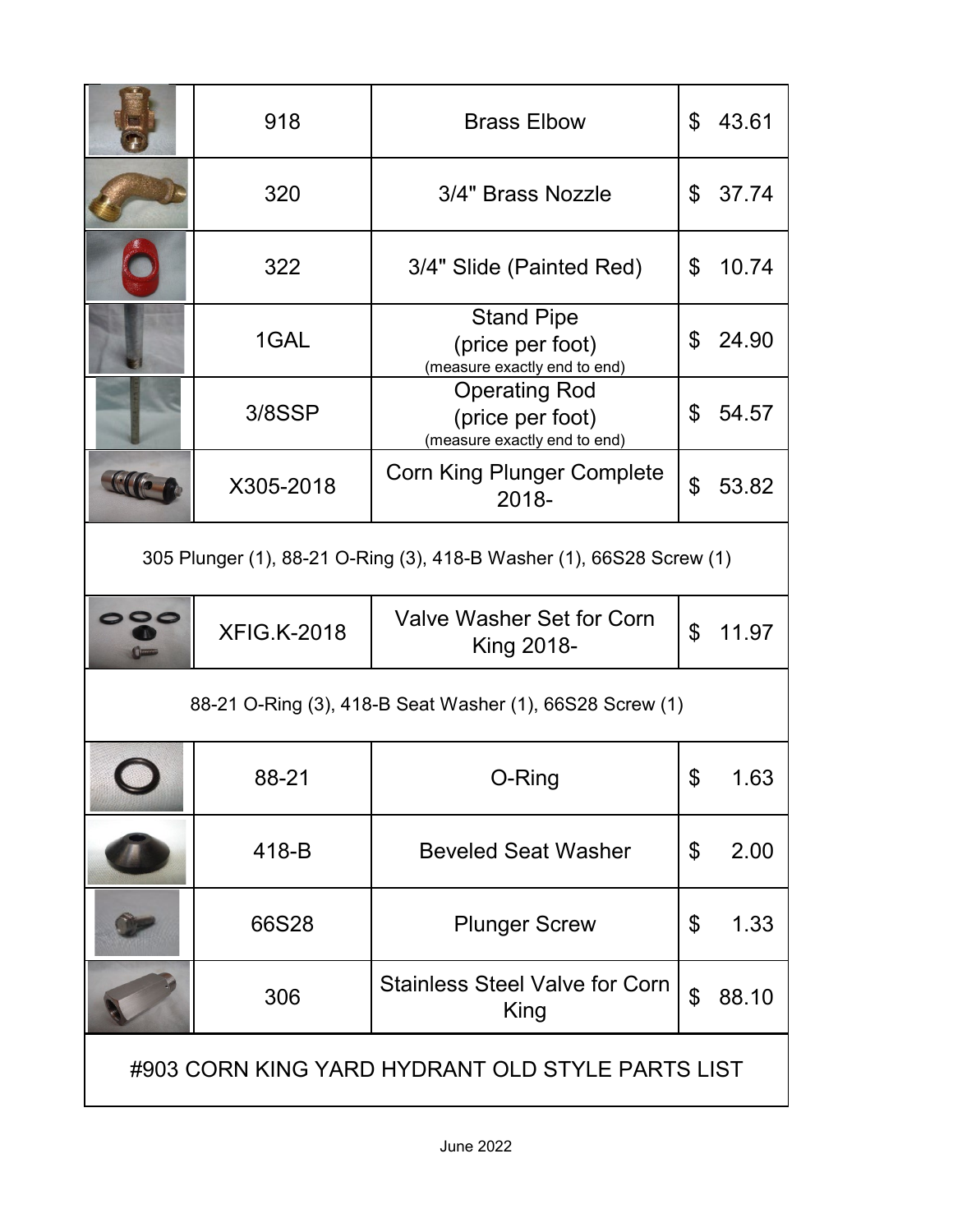| <b>PHOTO</b>                                                                                                                                 | <b>PART NUMBER</b> | <b>DESCRIPTION</b>                                   | <b>LIST</b><br><b>PRICE</b> |  |
|----------------------------------------------------------------------------------------------------------------------------------------------|--------------------|------------------------------------------------------|-----------------------------|--|
|                                                                                                                                              | X905-2002          | <b>Corn King Plunger Complete</b><br>$(2002 - 2018)$ | $\mathfrak{L}$<br>92.00     |  |
| 905-NS Plunger (1), 2OR O-ring (3), 418-B Beveled Washer (1), 66S28 Screw (1)                                                                |                    |                                                      |                             |  |
|                                                                                                                                              | <b>XFIG.K-2002</b> | Valve Washer Set for Corn<br>King 2002-2018          | \$<br>11.47                 |  |
| 2OR O-Ring (3), 418-B Beveled Washer (1)                                                                                                     |                    |                                                      |                             |  |
|                                                                                                                                              | X905               | Pre-2002 Corn King Plunger<br>Complete               | \$145.00                    |  |
| 905 Plunger (1), 309 Cone Washer (1), 327 Cup Leather (3), 9460 Washer (3), 418-<br>A Flat Washer (1), 418-B Beveled Washer (1), 311 Nut (1) |                    |                                                      |                             |  |
|                                                                                                                                              | <b>XFIG.K</b>      | Valve Washer Set for Pre-<br>2002 Corn King          | \$<br>39.73                 |  |
| 327 Cup Leather (3), 418-A Flat Washer (1), 418-B Beveled Washer (1)                                                                         |                    |                                                      |                             |  |
|                                                                                                                                              | 900                | Old Style Corn King Valve                            | \$120.79                    |  |
| #3400 YARD HYDRANT COMPANION PARTS LIST                                                                                                      |                    |                                                      |                             |  |
| <b>PHOTO</b>                                                                                                                                 | <b>PART NUMBER</b> | <b>DESCRIPTION</b>                                   | <b>LIST</b><br><b>PRICE</b> |  |
|                                                                                                                                              | 3484-1             | Iron Companion Cap<br>(requires 2 per companion)     | \$<br>16.16                 |  |
|                                                                                                                                              | 10506              | <b>Bolt</b><br>(requires 2 per companion)            | \$<br>1.33                  |  |